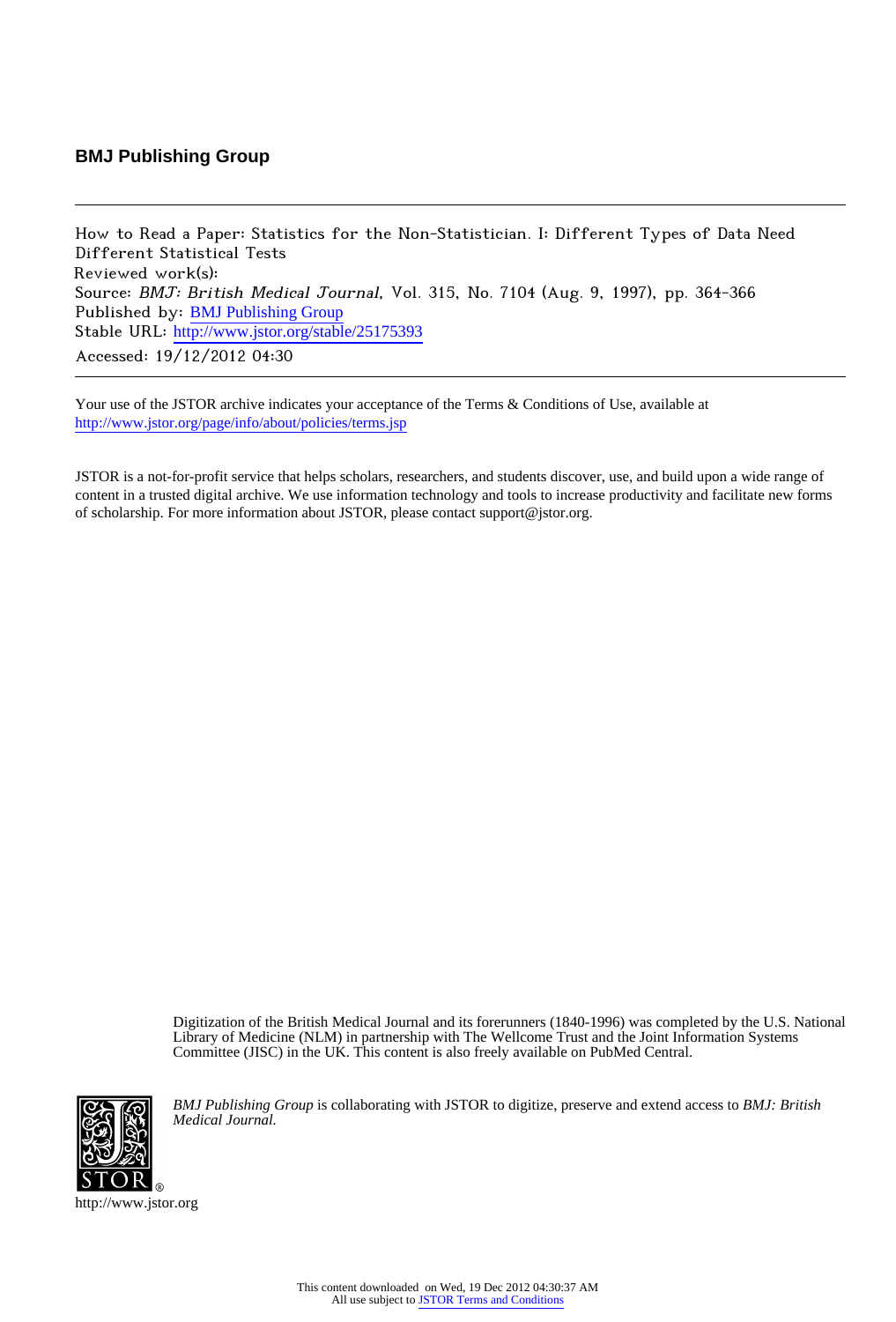# **How to read a paper**

# **Statistics for the non-statistician. I: Different types of data need different statistical tests**

**This is the fourth in a series of 10 articles introducing non-experts to finding medical articles and assessing their value** 

**As medicine leans increasingly on mathematics no clinician can afford to leave the statistical aspects of a paper to the experts. if you are numerate, try the Basic Statistics for Clinicians Series in the Canadian** *Mearcal Association Journal*, or a more mainstream *c* **statistical textbook.5 If, on the other hand, you find sta tistics impossibly difficult, this article and the next in this series give a checklist of preliminary questions to help you appraise the statistical validity of a paper.** 

## **Have the authors set the scene correctly?**

#### **Have they determined whether their groups**  Have they determined whether their groups are comparable,

**and, if necessary, adjusted for baseline differences'? Most comparative clinical trials include either a table or a paragraph in the text showing the baseline charac teristics of the groups being studied. Such a table should show that the intervention and control groups are similar in terms of age and sex distribution and key prognostic variables (such as the average size of a can cerous lump). Important differences in these character istics, even if due to chance, can pose a challenge to pose your interpretation of results. In this situation, adjustments can be made to allow for these differences**  and hence strengthen the argument.<sup>6</sup>

## **What sort of data have they got, and have they used appropriate statistical tests?**

**Numbers are often used to label the properties of things. We can assign a number to represent our height, weight, and so on. For properties like these, the measurements can be treated as actual numbers. We can, for example, calculate the average weight and height of a group of people by averaging the measure ments. But consider an example in which we use num bers to label the property "city of origin," where 1 = London, 2 = Manchester, 3 = Birmingham, and so on. We could still calculate the average of these** 



## **Summary points**

**In assessing the choice of statistical tests in a**  paper, **first consider whether groups** we **analysed for their comparability at baseline** 

**Does the test chosen reflect the type of data analysed (parametric or non-parametric, paired or unpaired)?** 

**Has a two tailed test been performed whenever the effect of an intervention could conceivably be a negative one?** 

**Have the data been analysed according to the original study protocol?** 

**If obscure tests have been used, do the authors justify their choice and provide a reference?** 

**numbers for a particular sample of cases, but we would be completely unable to interpret the result The same would apply if we labelled the property "liking for x"**  with  $1 = not$  at all,  $2 = a$  bit, and  $3 = a$  lot. Again, we **could calculate the "average liking," but the numerical result would be uninterpretable unless we knew that the difference between "not at all" and "a bit" was exactly the same as the difference between "a bit" and "a lot"** 

**All statistical tests are either parametric (that is, they assume that the data were sampled from a particular form of distribution, such as a normal distribution) or non-parametric (they make no such assumption). In general, parametric tests are more powerful than non parametric ones and so should be used if possible.** 

**Non-parametric tests look at the rank order of the values (which one is the smallest, which one comes next, and so on) and ignore the absolute differences between them. As you might imagine, statistical significance is more difficult to show with non parametric tests, and this tempts researchers to use statistics such as the r value inappropriately. Not only is the r value (parametric) easier to calculate than its non-parametric equivalent but it is also much more likely to give (apparently) significant results. Unfortunately, it will give a spurious estimate of the significance of the result, unless the data are appropri ate to the test being used. More examples of paramet ric tests and their non-parametric equivalents are given in table 1.** 

**Another consideration is the shape of the distribu tion from which the data were sampled. When I was at school, my class plotted the amount of pocket money received against the number of children receiving that amount The results formed a histogram the same**  shape as figure 1-a "normal" distribution. (The term **"normal" refers to the shape of the graph and is used** 

**364 BMJ VOLUME 315 9 AUGUST 1997** 

**Unit for Evidence Based**<br>**Practice and Policy**, **Department** of **Department of Primary Care and Population Sciences, University College London Medical School/ Royal Free Hospital SCHOOL OF MEDICIE Whittington Hospital, London N19 5NF Trisha Greenhalgh, senior lecturer** 

**p.greenhalgh@ucl. ac.uk** 

**BMJ 1997;315:364-6**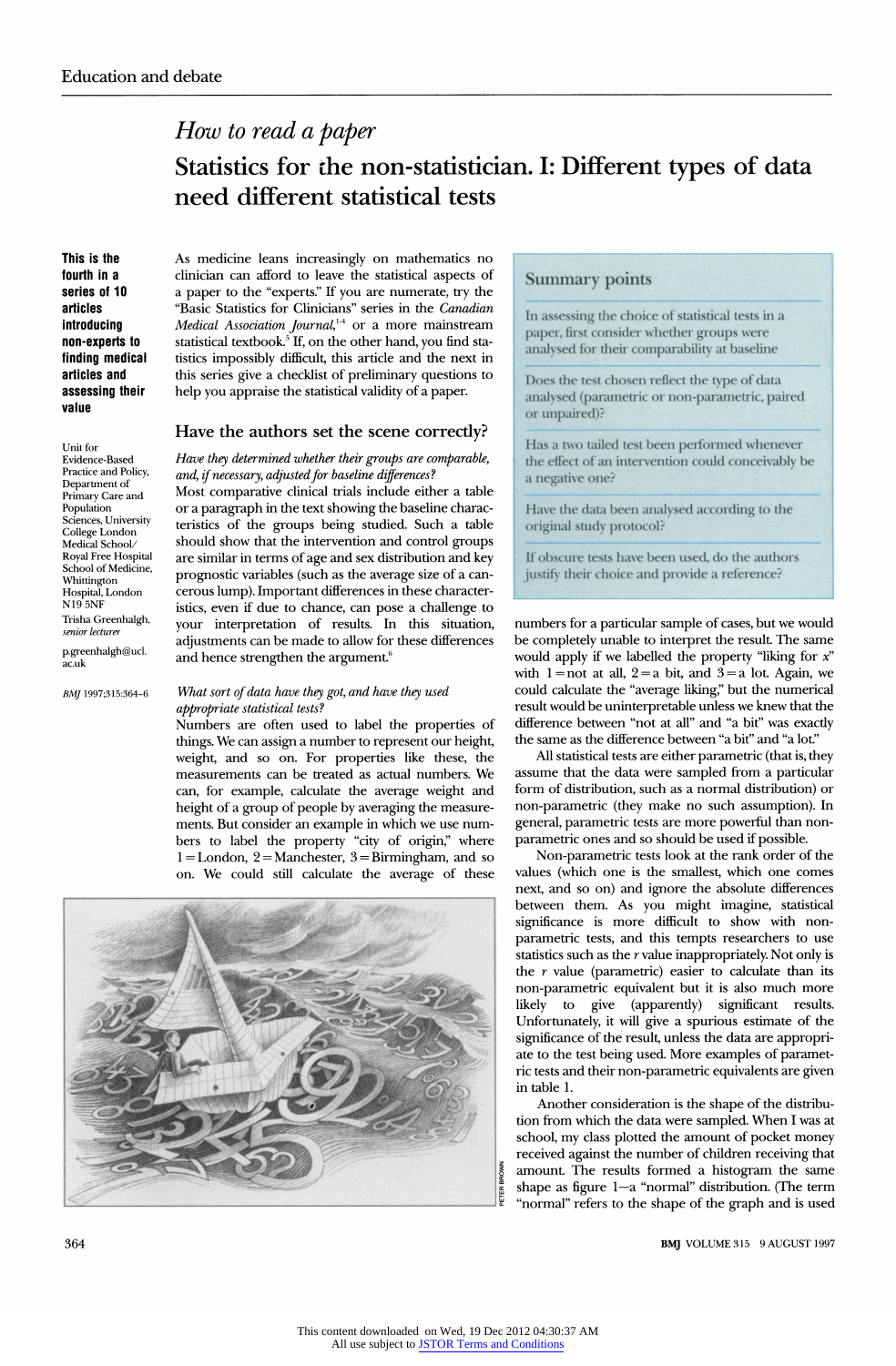| <b>Parametric test</b>                                                 | <b>Example of equivalent</b><br>non-parametric test       | Purpose of test                                                                                                                                         | Example                                                                                                                                                  |
|------------------------------------------------------------------------|-----------------------------------------------------------|---------------------------------------------------------------------------------------------------------------------------------------------------------|----------------------------------------------------------------------------------------------------------------------------------------------------------|
| Two sample (unpaired) t test                                           | Mann-Whitney U test                                       | Compares two independent samples drawn from<br>the same population                                                                                      | To compare girls' heights with boys'<br>heights                                                                                                          |
| One sample (paired) t test                                             | Wilcoxon matched pairs test                               | Compares two sets of observations on a single<br>sample                                                                                                 | To compare weight of infants before and<br>after a feed                                                                                                  |
| One way analysis of variance<br>(F test) using total sum of<br>squares | Kruskall-Wallis analysis of<br>variance by ranks          | Effectively, a generalisation of the paired t or<br>Wilcoxon matched pairs test where three or more<br>sets of observations are made on a single sample | To determine whether plasma glucose<br>level is higher one hour, two hours, or<br>three hours after a meal                                               |
| Two way analysis of variance                                           | Two way analysis of variance<br>by ranks                  | As above, but tests the influence (and<br>interaction) of two different covariates                                                                      | In the above example, to determine if the<br>results differ in male and female subjects                                                                  |
| $\gamma^2$ test                                                        | Fisher's exact test                                       | Tests the null hypothesis that the distribution of<br>a discontinuous variable is the same in two (or<br>more) independent samples                      | To assess whether acceptance into<br>medical school is more likely if the<br>applicant was born in Britain                                               |
| Product moment correlation<br>coefficient (Pearson's r)                | Spearman's rank correlation<br>coefficient $(r_{\alpha})$ | Assesses the strength of the straight line<br>association between two continuous variables.                                                             | To assess whether and to what extent<br>plasma HbA <sub>1</sub> concentration is related to<br>plasma triglyceride concentration in<br>diabetic patients |
| Regression by least squares<br>method                                  | Non-parametric regression<br>(various tests)              | Describes the numerical relation between two<br>quantitative variables, allowing one value to be<br>predicted from the other                            | To see how peak expiratory flow rate<br>varies with height                                                                                               |
| Multiple regression by least<br>squares method                         | Non-parametric regression<br>(various tests)              | Describes the numerical relation between a<br>dependent variable and several predictor<br>variables (covariates)                                        | To determine whether and to what extent a<br>person's age, body fat, and sodium intake<br>determine their blood pressure                                 |

**Table 1 Some commonly used statistical tests** 

**because many biological phenomena show this pattern of distribution). Some biological variables such as body weight show "skew normal" distribution, as shown in figure 2. (Figure 2 shows a negative skew, whereas body weight would be positively skewed. The average adult male body weight is 70 kg, and people exist who weigh 140 kg, but nobody weighs less than nothing, so the graph cannot possibly be symmetrical.)** 

**Non-normal (skewed) data can sometimes be transformed to give a graph of normal shape by performing some mathematical transformation (such as using the variable's logarithm, square root, or recip rocal). Some data, however, cannot be transformed into a smooth pattern. For a very readable discussion of the normal distribution see chapter 7 of Martin Bland's Introduction to Medical Statistics.5** 

**Deciding whether data are normally distributed is not an academic exercise, since it will determine what type of statistical tests to use. For example, linear regression will give misleading results unless the points on the scatter graph form a particular distribution**  about the regression line-that is, the residuals (the **perpendicular distance from each point to the line) should themselves be normally distributed. Transform ing data to achieve a normal distribution (if this is indeed achievable) is not cheating: it simply ensures that data values are given appropriate emphasis in assessing the overall effect Using tests based on the normal distribution to analyse non-normally distrib uted data, however, is definitely cheating.** 

### **If the authors have used obscure statistical tests, why have they done so and have they referenced them?**

**The number of possible statistical tests sometimes seems infinite. In fact, most statisticians could survive with a formulary of about a dozen. The rest should generally be reserved for special indications. If the paper you are reading seems to describe a standard set of data which have been collected in a standard way, but the test used has an unpronounceable name and is not listed in a basic statistics textbook, you should smell a rat The authors should, in such circumstances, state why they have used this test, and give a reference (with page numbers) for a definitive description of it** 

**BMJ** VOLUME 315 9 AUGUST 1997

**Are the data analysed according to the original protocol? If you play coin toss with someone, no matter how far you fall behind, there will come a time when you are one ahead. Most people would agree that to stop the game then would not be a fair way to play. So it is with research. If you make it inevitable that you will (eventu ally) get an apparently positive result you will also make it inevitable that you will be misleading yourself about the justice of your case.7 (Terminating an intervention trial prematurely for ethical reasons when subjects in one arm are faring particularly badly is a different matter and is discussed elsewhere.7)** 

**Raking over your data for "interesting results" (re rospective subgroup analysis) can lead to false conclu** 







**Fig 2 Skewed curve**